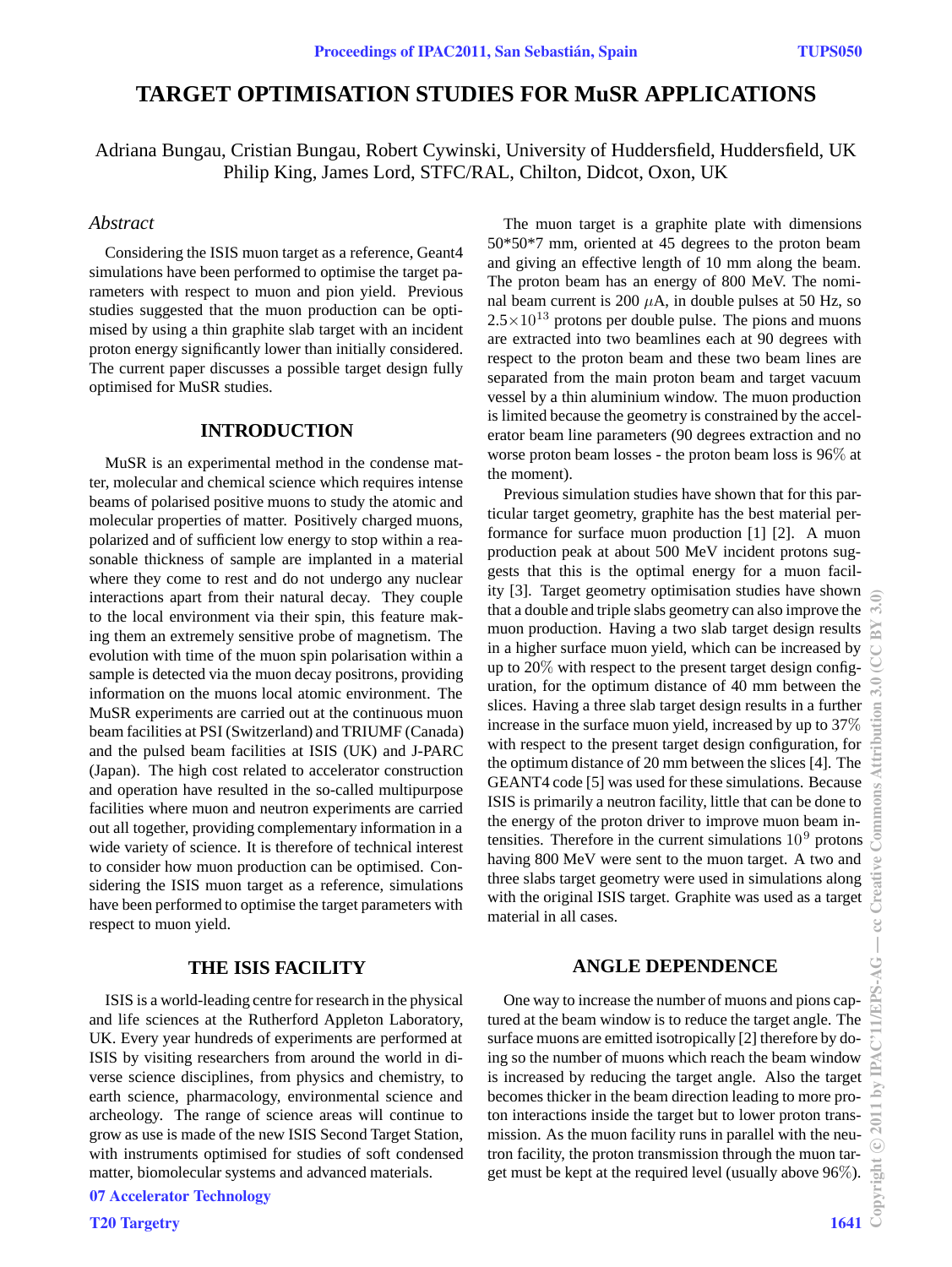In a stand alone muon facility these restrictions would not be imposed and the target can be oriented at even shallower angles.



Figure 1: Proton transmission as a function of the target angle for the original target design.



Figure 2: Muon production as a function of the target angle for the original ISIS target.

Figure 1 shows that the transmission can be kept above 90% for angles down to 15 degrees. The 96% transmission required at ISIS corresponds to target orientation angles of at least 35 degrees. Figure 2 shows that the number of surface muons reaching the ISIS beam window increases at shallower angles and at 35 degrees the number of muons is increased by 50% with a proton transmission still above 96%. Decreasing the angle even further to 15 degrees results in an increase of 260% in the number of surface muons reaching the beam window. The proton transmission will still be above 90%.

## *Two Slabs Target Geometry*

Placing a set of slabs with a total thickness as the original target design in the proton beam path with variable distance between them will result in an increased muon production. The thickness of the slabs is constant in all these simulations. By varying the slabs orientation angle, different slab thicknesses will be presented in the beam path. As previously, the transmission is above 96% for angles larger than 35 degrees and above 90% for angles down to 15 degrees  $\frac{1}{20}$ (Fig. 3).<br>Exposite<br>Copyright 1642



Figure 3: Proton transmission through a set of two slabs of variable orientation angle.

Figure 4 and Fig. 5 show that the surface muon production reaches a maximum for 40 mm distance between the slabs. As the angle gets smaller the muon yield increases. For a set of two slabs placed at 45 degrees and with the optimum distance between them of 40 mm, the muon yield is increased by 31% compared to the muon yield of the ordinal target. Decreasing this angle to 35 deg, the muon yield is improved with 82%. Decreasing the angle even further to 15 deg, the muon yield is increased by 391%.



Figure 4: Muon production as a function of target angle for a set of two slabs.



Figure 5: Muons production as a function of slabs distance.